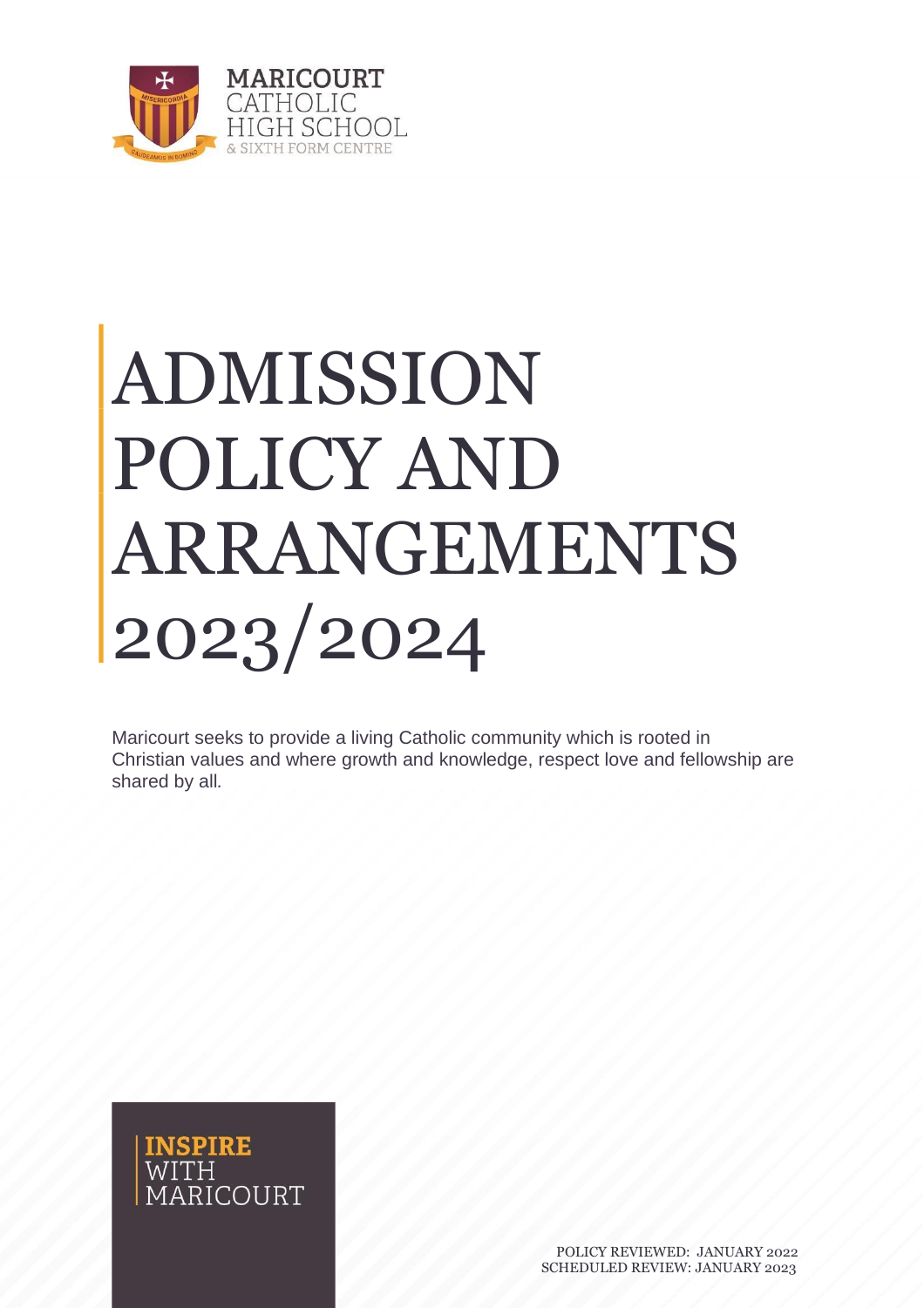MARICOURT is a Catholic School under the trusteeship of the Institute of Our Lady of Mercy. It is maintained by Sefton Council. As a Voluntary Aided School, the Governing Body is the Admissions Authority and is responsible for taking decisions on applications for admissions. The co-ordination of admissions arrangements is undertaken by the Local Authority. For the school's year commencing September 2023, the Governing Body has set its admissions number at 210.

Our principal role as a Catholic school is to participate in the mission of the Catholic Church by providing a framework which will help children to grow in their understanding of the Good News and in the practice of their faith. The school will help the children develop fully as human beings and prepare them to undertake their responsibilities as Catholic in society. The school asks all parents applying for a place here to respect this ethos and its importance to the school community. This does not affect the rights of parents who are not of the faith of this school to apply for and be considered for a place here.

ADMISSIONS TO THE SCHOOL will be determined by the Governing Body. Parents must complete a Local Authority Preference Form or apply online via the website [www.sefton.gov.uk/admissions.](http://www.sefton.gov.uk/admissions) If you wish to have your application considered against that school's faith/denomination criteria then you should **ALSO** complete the Supplementary Form which is available from the school. All preferences listed will be considered on an equal basis and, where there are more applications than the number of places available, the following set of OVERSUBSCRIPTION CRITERIA will be applied:

- 1. Looked After Children and previously Looked After Children. This includes children who appear to have been in state care outside of England and ceased to be in state care as a result of being adopted.
- 2. Baptised Catholic children who have a sibling in the school at the time of admission.
- 3. Baptised Catholic children resident in the parishes of Holy Rosary, Aintree; St Catherine of Alexandria (formerly Our Lady's, Lydiate and St Gregory's, Lydiate); Our Lady of Walsingham, St George's, Maghull; and The Most Holy Redeemer & St Kentigern, Melling.
- 4. Other baptised Catholic children.
- 5. Other children who have a sibling in the school at the time of admission.
- 6. Children attending one of the following Catholic Feeder Primary Schools in the parishes named in criterion 3 above: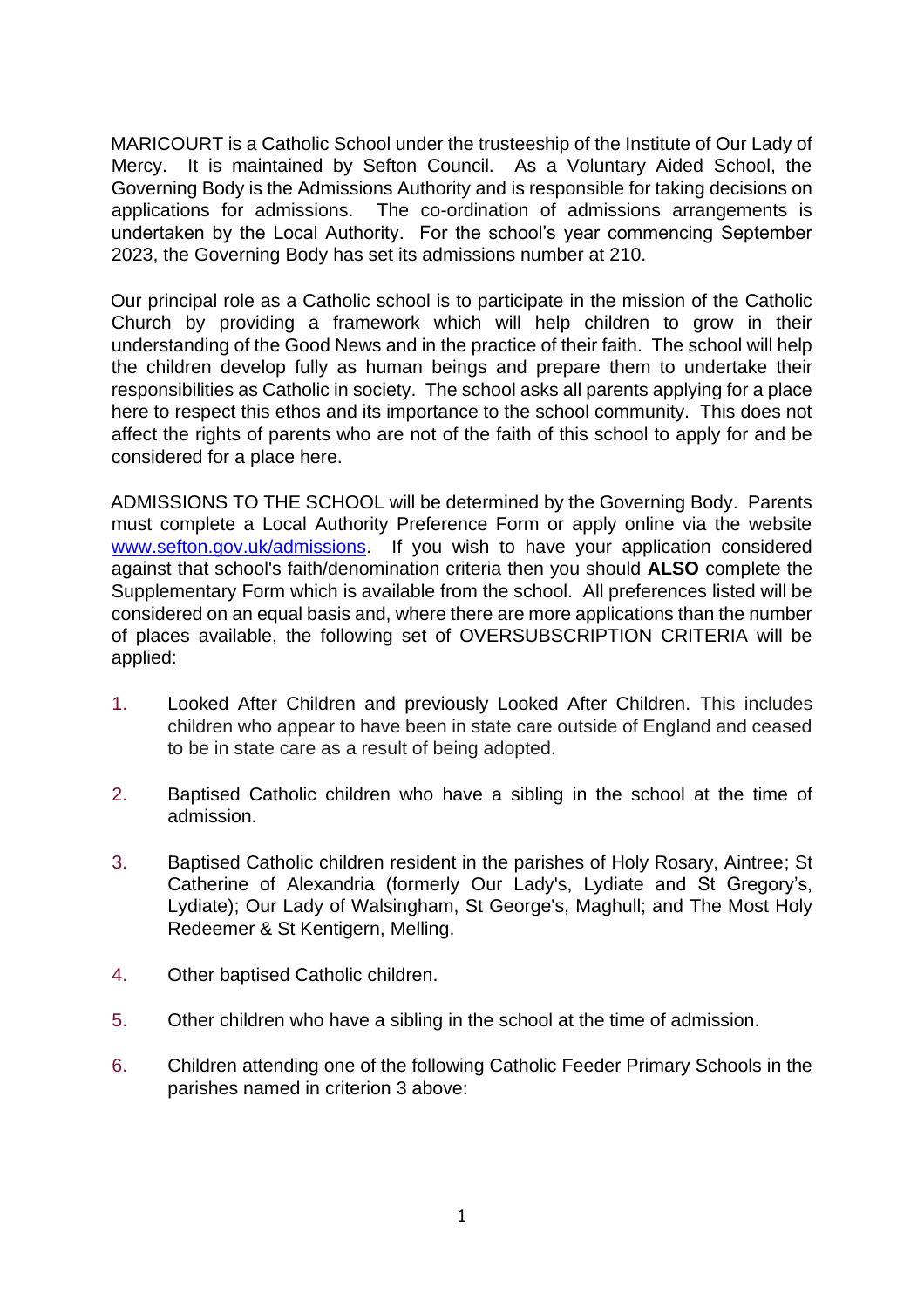Holy Rosary St Gregory's Our Lady of Walsingham St John Bosco St George's

- 7. Children from other Christian denominations. Proof of Baptism in the form of a Baptismal Certificate or confirmation in writing that the applicant is a member of their Faith community from an appropriate Minister of Religion is required.
- 8. Children of other faiths. An appropriate Faith Leader would need to confirm in writing that the applicant is a member of their faith group.
- 9. Other children.

If it is not possible to offer places for all applications within any criteria above then priority will be given to those living closest to the school measured by the shortest walking distance from the child's home. We will measure from the property's address point, to the nearest school gate (using recognised routes known to the Authority at the time of measurement). In the event of distances being the same for 2 or more applicants where this distance would be last place/s to be allocated, a random lottery will be carried out in a public place. All the names will be entered into a hat and the required number of names will be drawn out.

Children with a Statement of Special Educational Needs or Education Health Care Plan that names a school will be offered place without using the admission criteria and will count as part of the school's published admission number.

## **Notes:**

- a. All applications submitted before the national closing date will be considered equally and included in the Local Authority initial allocation of school places. Applications received after the national closing date will be processed in accordance with the Sefton admissions schemes for primary and secondary schools detailed in the Sefton admissions information booklets.
- b. A Looked After Child is a child who is (a) in the care of a Local Authority, or (b) being provided with accommodation by a Local Authority in the exercise of their Social Services functions (under section 22(1) of the Children Act 1989. A previously Looked After Child is one who immediately moved on from that status after becoming subject to an adoption, child arrangements order or special guardianship order. A child is regarded as having been in state care in a place outside of England if they were accommodated by a public authority, a religious organisation or any other provider of care whose sole purpose is to benefit society. Applications must be supported with appropriate evidence that the child has been adopted from state care.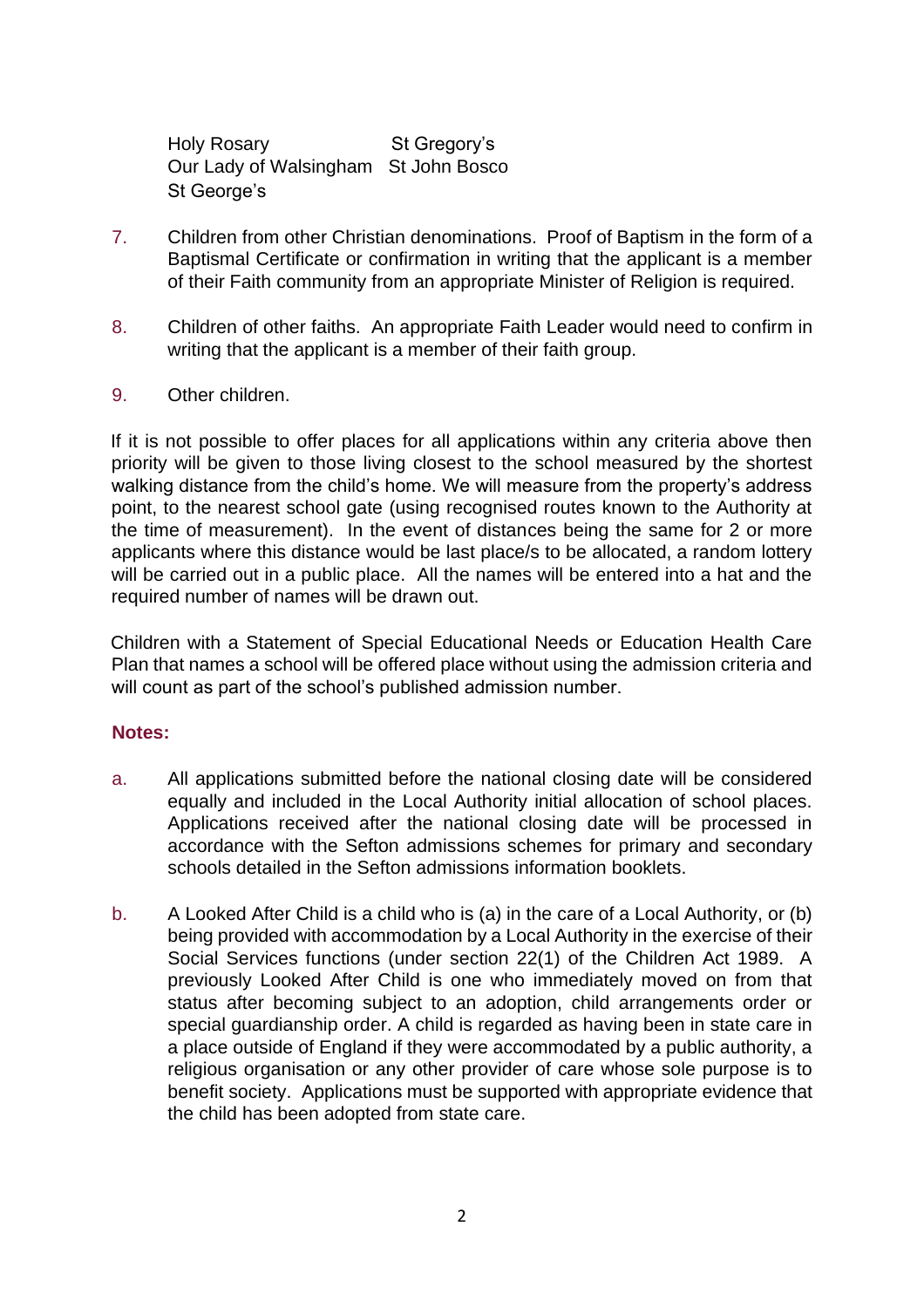c. For a child to be considered as a Catholic evidence of a Catholic Baptism is required. Baptism should take place before the closing date for applications.

A Baptised Catholic can also be defined as one who has been baptised by the Rites of Baptism of one of the various Churches in communion with the See of Rome (cf Catechism of the Catholic Church 1203). Written evidence of this baptism can be obtained by recourse to the Baptismal Registers of the church in which the baptism took place.

Or

A person who has been baptised in a separate ecclesial community and subsequently received into full communion with the Catholic Church by the Rite of Reception of Baptised Christians into the Full Communion of the Catholic Church. Written evidence of their reception into full communion with the Catholic Church can be obtained by recourse to the Register of Receptions, or in some cases a sub-section of the Baptismal Registers of the Church in which the Rite of Reception took place.

The Governing Body will require written evidence in the form of a Certificate of Reception before applications for school places can be considered for categories of 'Baptised Catholics'. A Certificate of Reception is to include full name, date of birth, date of reception and parent(s) name(s). The certificate must also show that it is copied from the records kept by the place of reception.

Those who have difficulty obtaining written evidence of baptism for a good reason, may still be considered as baptised Catholics but only after they have been referred to the parish priest who after consulting with the Episcopal Vicar, will decide how the question of baptism is to be resolved and how written evidence is to be produced in accordance with the law of the Church.

d. "Children of other Christian denominations" means: children who belong to other churches and ecclesial communities which, acknowledging God's revelation in Christ, confess the Lord Jesus Christ as God and Saviour according to the Scriptures, and, in obedience to God's will and in the power of the Holy Spirit commit themselves: to seek a deepening of their communion with Christ and with one another in the Church, which is his body; and to fulfil their mission to proclaim the Gospel by common witness and service in the world to the glory of the one God, Father, Son and Holy Spirit. An ecclesial community which on principle has no credal statements in its tradition, is included if it manifests faith in Christ as witnessed to in the Scriptures and is committed to working in the spirit of the above. All members of Churches Together in England and of CYTÛN are deemed to be included in the above